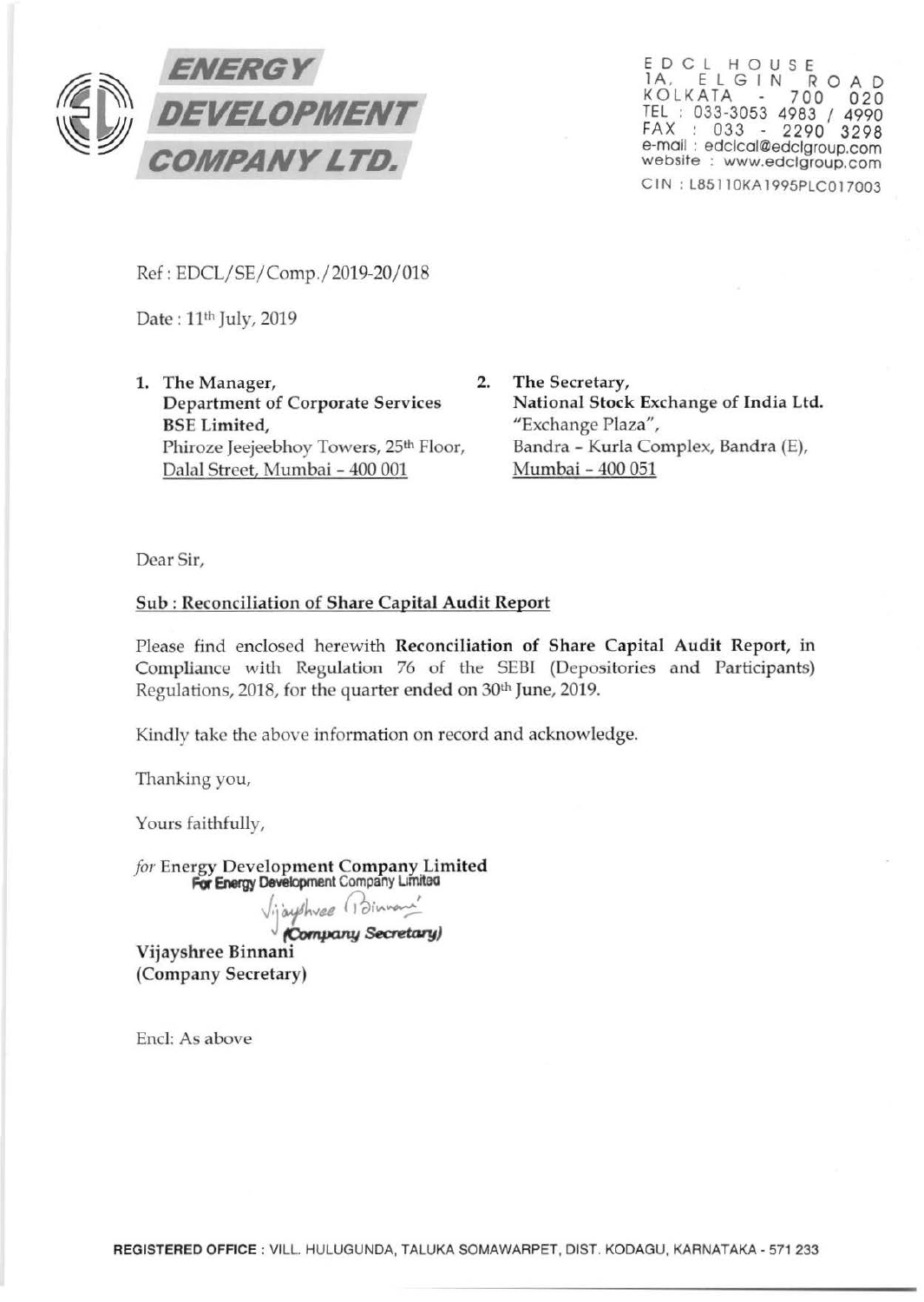## **P.** SARA\\IAGI & **ASSOCIATES**  COMPANY SECRETARIES

NARAYAN! BUILDING Room No. 107, First Floor 27, Brabourne Road. Kolkata- 700 001 Phone : (0) 2210-9146, 4004-0452 (F) +91-33-2262-4788 (M) 98311-96477 e-mail : pawan.sarawagi@gmail.com. pawan@sarawagi.in website : www.sarawagi.in

The Board of Directors **Energy Development Company Limited** Regd. Office: Viii- Hulugunda Taluka Somawarpet. Dist. : Kodagu Karnataka - 571 233

## RECONCILIATION OF SHARE CAPITAL AUDIT REPORT FOR THE OUARTER ENDED 30TH JUNE, 2019

We have examined the Register of Members furnished by Energy Development Company Limited (hereinafter referred to as "the Company") and its Registrars and Share Transfer Agents, Niche Technologies Private Limited, for issuing the Report, in accordance with Regulation 76 of the Securities & Exchange Board of India (Depositories and Participants) Regulations, 2018, notified vide SEBI's Notification No. SEBI/LAD-NRO/GN/2018/40 dated 3<sup>rd</sup> October, 2018.

The statement of particulars for the quarter ended  $30<sup>th</sup>$  June, 2019 requires to be furnished is annexed herewith in the format prescribed by SEBI for the said Reconciliation of Share Capital Audit Report.

In our opinion and to the best of our knowledge and according to the information and explanations given to us and based on such verification as considered necessary, we hereby certify that particulars given in the Annexed Report are true and correct.



For P. SARA WAGI & ASSOCIATES Company Secretaries

·.\1 , E)\ ( P.K. Sa~awagi) , · . ·f Propn etor *. \_\_ \_...\_ .•* :;-~;j Membership No. FCS 33 <sup>81</sup> Certificate of Practice No.: 4882

Seavage

Place: Kolkata Date:  $11^{th}$  July, 2019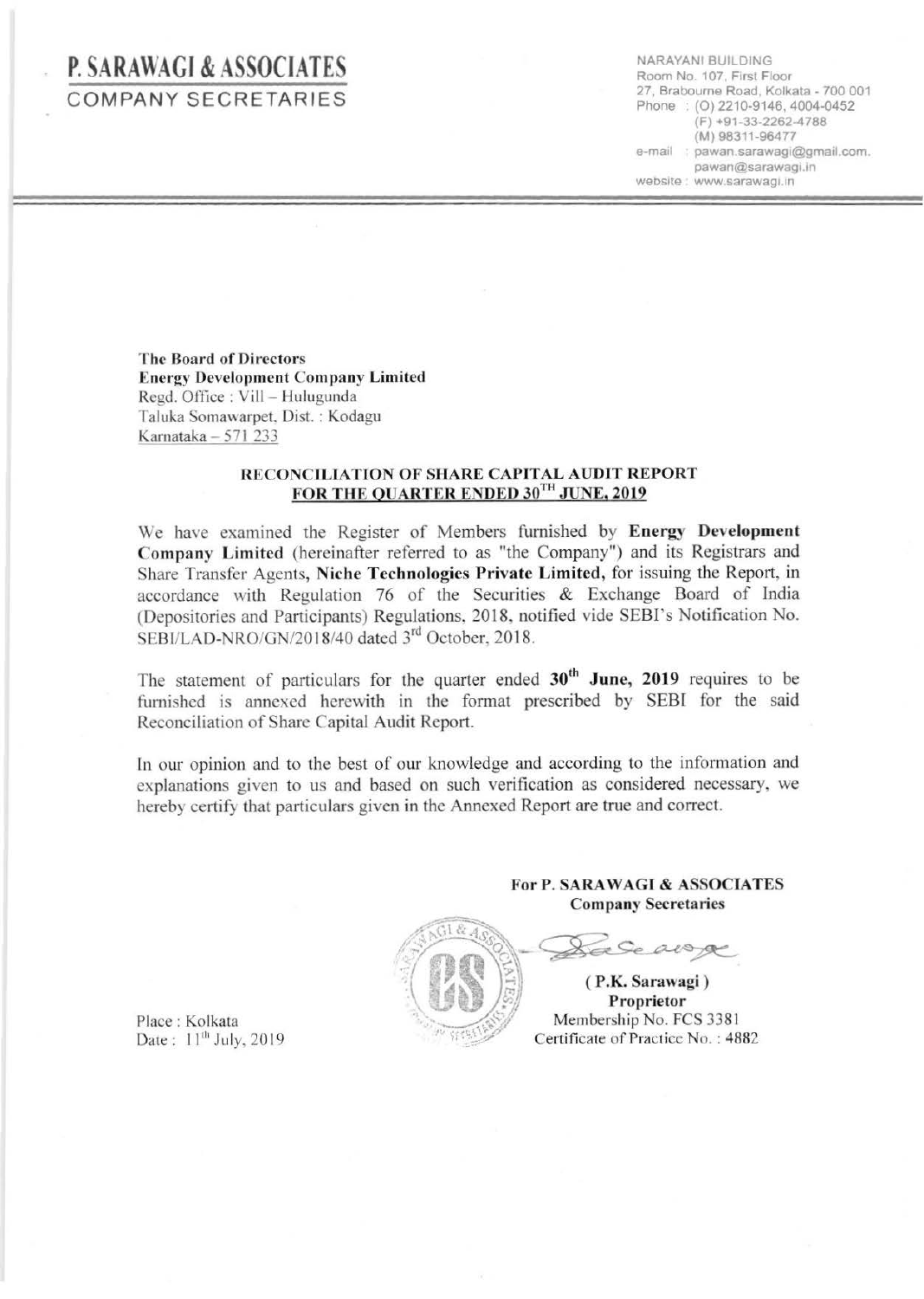## **RECONCILIATION OF SHARE CAPITAL AUDIT REPORT**

| 1.                                            | For Quarter Ended                                                                                                                                                                                                                                                                             | $\ddot{\cdot}$                         | 30 <sup>th</sup> June, 2019                                                                                                                                                                                              |
|-----------------------------------------------|-----------------------------------------------------------------------------------------------------------------------------------------------------------------------------------------------------------------------------------------------------------------------------------------------|----------------------------------------|--------------------------------------------------------------------------------------------------------------------------------------------------------------------------------------------------------------------------|
| 2.                                            | ISIN                                                                                                                                                                                                                                                                                          | $\ddot{\cdot}$                         | INE306C01019                                                                                                                                                                                                             |
| 3.                                            | Face Value                                                                                                                                                                                                                                                                                    | $\ddot{\cdot}$                         | Rs.10/- each                                                                                                                                                                                                             |
| 4.                                            | Name of the Company                                                                                                                                                                                                                                                                           | t.                                     | <b>Energy Development Company Limited</b>                                                                                                                                                                                |
| 5.                                            | Registered Office Address                                                                                                                                                                                                                                                                     | $\mathbb{Z}$                           | Vill - Hulugunda, Taluka Somawarpet,<br>Dist.: Kodagu, Karnataka - 571 233                                                                                                                                               |
| 6.                                            | Correspondence Address                                                                                                                                                                                                                                                                        | $\mathcal{L}_{\mathbf{r}}$             | EDCL House, 1A Elgin Road<br>Kolkata - 700 020                                                                                                                                                                           |
| 7.                                            | Telephone & Fax Nos.                                                                                                                                                                                                                                                                          | $\ddot{\cdot}$                         | Phone: (033) 4041-1983/1990<br>Fax No.: (033) 2290-3298                                                                                                                                                                  |
| 8.                                            | E-mail Address                                                                                                                                                                                                                                                                                | $\ddot{\cdot}$                         | secretarial@edclgroup.com                                                                                                                                                                                                |
| 9.                                            | Names of the Stock Exchanges where<br>the Company's securities are listed                                                                                                                                                                                                                     | $\mathcal{L}_{\mathcal{L}}$            | <b>BSE Limited</b><br>1.<br>National Stock Exchange of India<br>2.<br>Limited                                                                                                                                            |
| 10.<br>11.<br>12.<br>13.<br>14.<br>15.<br>16. | <b>Issued Capital</b><br>Listed Capital (Exchange-wise)<br>(as per Company's records)<br>Held in Dematerialised Form in CDSL<br>Held in Dematerialised Form in NSDL<br>Physical<br>Total Number of Shares (12+13+14)<br>Reasons for difference, if any, between<br>10 & 11, 10 & 15 and 11&15 | $\ddot{\cdot}$<br>÷,<br>$\ddot{\cdot}$ | % of Total<br>Number of<br><b>Issued Capital</b><br>Shares<br>100.00<br>4,75,00,000<br>100.00<br>4,75,00,000<br>16.05<br>76,24,968<br>83.89<br>3,98,45,826<br>0.06<br>29,206<br>4,75,00,000<br>100.00<br>Not Applicable. |
| 17.                                           | Certifying the details of changes in<br>share capital during the quarter under<br>consideration, as per table below<br>Applied/<br>Not<br>exchanges                                                                                                                                           | ģ.<br>Listed on<br>stock               | Nil.<br>In principal<br>approval<br>pending for<br>Whether<br>Whether<br>stock                                                                                                                                           |

\* Rights, Bonus, Preferential Issue, ESOPs, Amalgamation, Conversion, Buyback, Capital Reduction, any other (to specify)

intimated to CDSL

(specify names)



Particulars\*

No. of applied Shares for listing

Energy Development Company Limited

exchanges (specify names)

intimated to NSDL